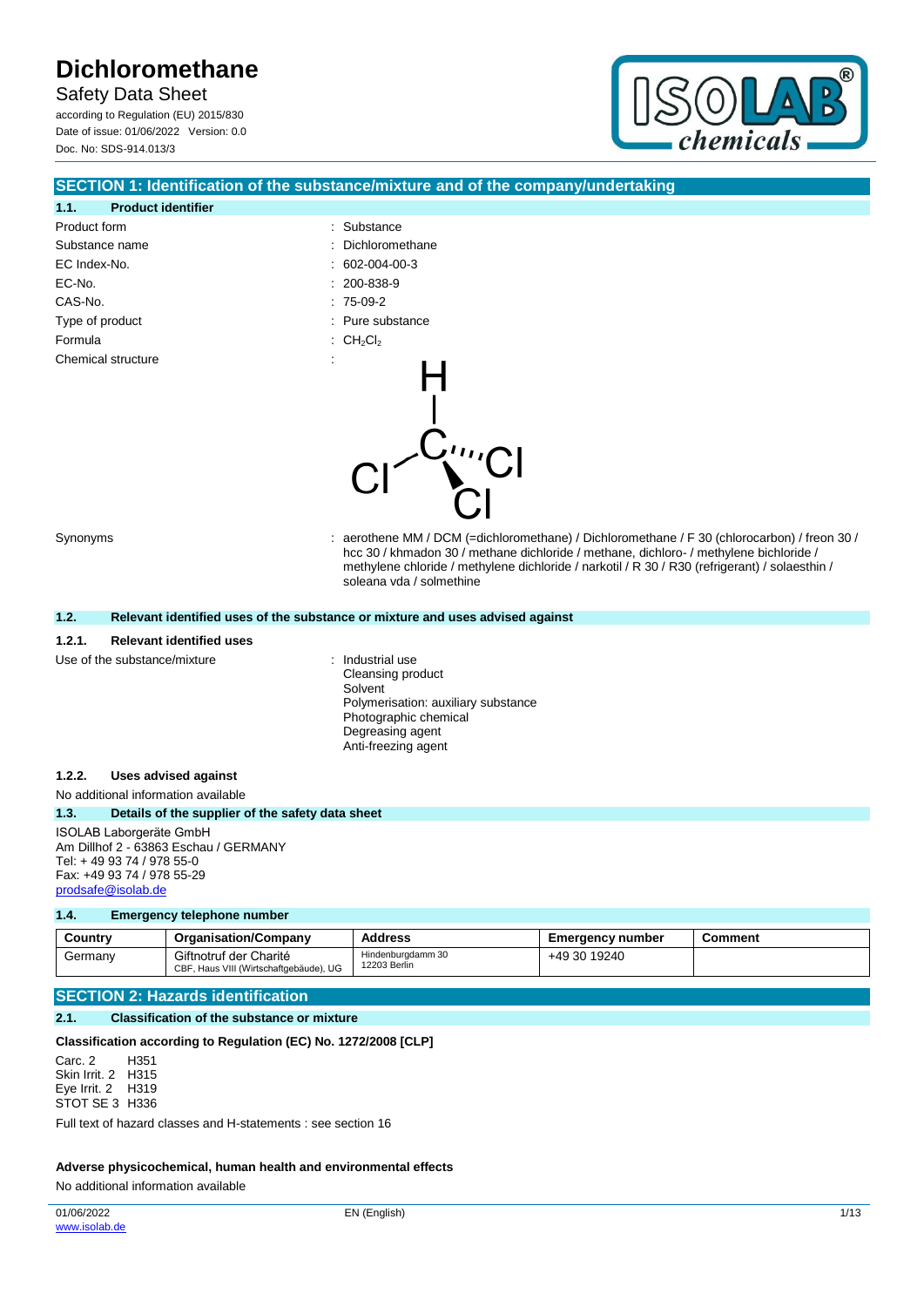Safety Data Sheet

according to Regulation (EU) 2015/830 Date of issue: 01/06/2022 Version: 0.0 Doc. No: SDS-914.013/3





# Labelling according to Regulation (EC) No. 1272/2008 [CLP]

| Hazard pictograms (CLP) |  |  |  |
|-------------------------|--|--|--|

| Signal word (CLP)       | : Warning  |
|-------------------------|------------|
| Hazard statements (CLP) | : H315 - C |
|                         | $H319 - C$ |

|                                | v                                                                                                                                                                                                                                  |
|--------------------------------|------------------------------------------------------------------------------------------------------------------------------------------------------------------------------------------------------------------------------------|
|                                | GHS08<br>GHS07                                                                                                                                                                                                                     |
| Signal word (CLP)              | : Warning                                                                                                                                                                                                                          |
| Hazard statements (CLP)        | : H315 - Causes skin irritation<br>H319 - Causes serious eye irritation.<br>H336 - May cause drowsiness or dizziness<br>H351 - Suspected of causing cancer                                                                         |
| Precautionary statements (CLP) | $\therefore$ P302 + P352 IF ON SKIN: Wash with plenty of soap and water.<br>P305 + P351 + P338 IF IN EYES: Rinse cautiously with water for several minutes. Remove<br>contact lenses, if present and easy to do. Continue rinsing. |

P308 + P313 IF exposed or concerned: Get medical advice/ attention.

### **2.3. Other hazards**

No additional information available

# **SECTION 3: Composition/information on ingredients**

| 3.1.<br><b>Substances</b> |                                                                        |     |
|---------------------------|------------------------------------------------------------------------|-----|
| Name                      | <b>Product identifier</b>                                              | %   |
| Dichloromethane           | (CAS-No.) 75-09-2<br>(EC-No.) 200-838-9<br>(EC Index-No.) 602-004-00-3 | 100 |

## Full text of H-statements: see section 16

## **3.2. Mixtures**

Not applicable

| <b>SECTION 4: First aid measures</b>                                |                                                                                                                                                                                                                                                                                                                                                                                                                                                                                                                                                                                                            |  |  |  |  |
|---------------------------------------------------------------------|------------------------------------------------------------------------------------------------------------------------------------------------------------------------------------------------------------------------------------------------------------------------------------------------------------------------------------------------------------------------------------------------------------------------------------------------------------------------------------------------------------------------------------------------------------------------------------------------------------|--|--|--|--|
| <b>Description of first aid measures</b><br>4.1.                    |                                                                                                                                                                                                                                                                                                                                                                                                                                                                                                                                                                                                            |  |  |  |  |
| First-aid measures general                                          | Check the vital functions. Unconscious: maintain adequate airway and respiration. Respiratory<br>arrest: artificial respiration or oxygen. Cardiac arrest: perform resuscitation. Victim conscious<br>with laboured breathing: half-seated. Victim in shock: on his back with legs slightly raised.<br>Vomiting: prevent asphyxia/aspiration pneumonia. Prevent cooling by covering the victim (no<br>warming up). Keep watching the victim. Give psychological aid. Keep the victim calm, avoid<br>physical strain. Depending on the victim's condition: doctor/hospital. Never give alcohol to<br>drink. |  |  |  |  |
| First-aid measures after inhalation                                 | Remove the victim into fresh air. Respiratory problems: consult a doctor/medical service.                                                                                                                                                                                                                                                                                                                                                                                                                                                                                                                  |  |  |  |  |
| First-aid measures after skin contact                               | Wash immediately with lots of water. Soap may be used. Do not apply (chemical) neutralizing<br>agents. Take victim to a doctor if irritation persists.                                                                                                                                                                                                                                                                                                                                                                                                                                                     |  |  |  |  |
| First-aid measures after eye contact                                | Rinse immediately with plenty of water. Do not apply neutralizing agents. Take victim to an<br>ophthalmologist if irritation persists.                                                                                                                                                                                                                                                                                                                                                                                                                                                                     |  |  |  |  |
| First-aid measures after ingestion                                  | Rinse mouth with water. Immediately after ingestion: give lots of water to drink. Do not induce<br>vomiting. Give activated charcoal. Call Poison Information Centre (www.big.be/antigif.htm).<br>Consult a doctor/medical service if you feel unwell. Ingestion of large quantities: immediately to<br>hospital. Doctor: gastric lavage.                                                                                                                                                                                                                                                                  |  |  |  |  |
| 4.2.<br>Most important symptoms and effects, both acute and delayed |                                                                                                                                                                                                                                                                                                                                                                                                                                                                                                                                                                                                            |  |  |  |  |
| Symptoms/effects after inhalation                                   | Dry/sore throat. Coughing. Slight irritation. EXPOSURE TO HIGH CONCENTRATIONS:<br>Headache. Nausea. Feeling of weakness. Dizziness. Coordination disorders. Impaired<br>concentration. Change in the haemogramme/blood composition. ON CONTINUOUS<br>EXPOSURE/CONTACT: Respiratory difficulties. Disturbances of consciousness.                                                                                                                                                                                                                                                                            |  |  |  |  |
| Symptoms/effects after skin contact                                 | Tingling/irritation of the skin.                                                                                                                                                                                                                                                                                                                                                                                                                                                                                                                                                                           |  |  |  |  |
| Symptoms/effects after eye contact                                  | Irritation of the eye tissue.                                                                                                                                                                                                                                                                                                                                                                                                                                                                                                                                                                              |  |  |  |  |
| Symptoms/effects after ingestion                                    | AFTER ABSORPTION OF HIGH QUANTITIES: Nausea. Dry/sore throat. Gastrointestinal<br>complaints.                                                                                                                                                                                                                                                                                                                                                                                                                                                                                                              |  |  |  |  |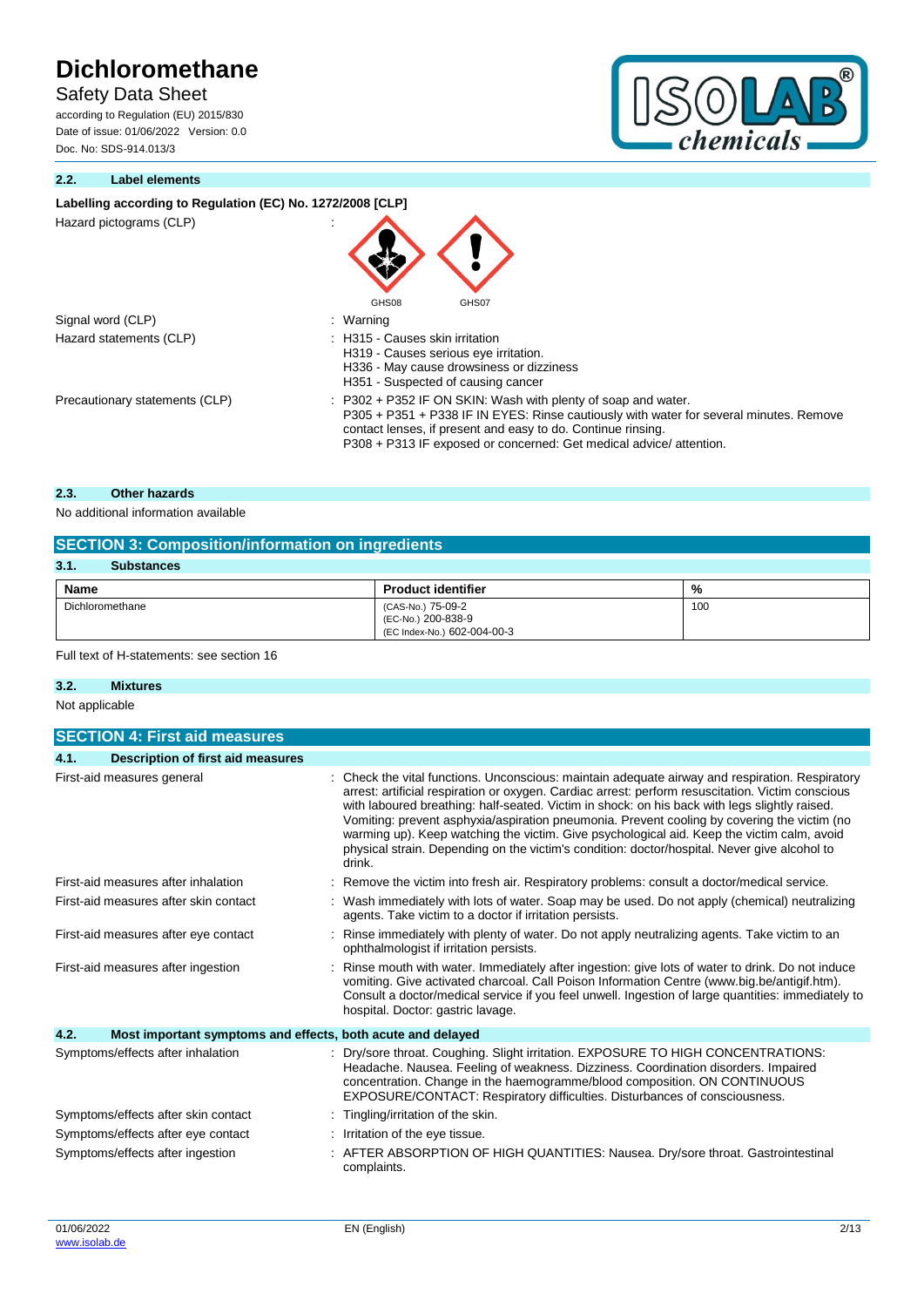# Safety Data Sheet

according to Regulation (EU) 2015/830 Date of issue: 01/06/2022 Version: 0.0 Doc. No: SDS-914.013/3



Chronic symptoms : ON CONTINUOUS/REPEATED EXPOSURE/CONTACT: Red skin. Dry skin. Central nervous system depression. Mental confusion. Slurred speech. Visual disturbances. Drunkenness. Delusions. Impaired memory. Enlargement/affection of the liver.

### **4.3. Indication of any immediate medical attention and special treatment needed**

No additional information available

|                         | <b>SECTION 5: Fire-fighting measures</b>                            |                                                                                                                                                                                                                                                                    |
|-------------------------|---------------------------------------------------------------------|--------------------------------------------------------------------------------------------------------------------------------------------------------------------------------------------------------------------------------------------------------------------|
| 5.1.                    | <b>Extinguishing media</b>                                          |                                                                                                                                                                                                                                                                    |
|                         | Suitable extinguishing media                                        | : Water spray. Polyvalent foam. BC powder. Carbon dioxide.                                                                                                                                                                                                         |
|                         | Unsuitable extinguishing media                                      | : No unsuitable extinguishing media known.                                                                                                                                                                                                                         |
| 5.2.                    | Special hazards arising from the substance or mixture               |                                                                                                                                                                                                                                                                    |
| Fire hazard             |                                                                     | : DIRECT FIRE HAZARD. Flammable in the presence of a high energy source. Gas/vapour<br>flammable with air within explosion limits. INDIRECT FIRE HAZARD. Heating increases the fire<br>hazard. Reactions involving a fire hazard: see "Reactivity Hazard".         |
| <b>Explosion hazard</b> |                                                                     | : DIRECT EXPLOSION HAZARD. Gas/vapour explosive within explosion limits if energy source<br>high. INDIRECT EXPLOSION HAZARD. Heat may cause pressure rise in tanks/drums:<br>explosion risk. Reactions with explosion hazards: see "Reactivity Hazard".            |
| 5.3.                    | <b>Advice for firefighters</b>                                      |                                                                                                                                                                                                                                                                    |
|                         | Precautionary measures fire                                         | Exposure to fire/heat: consider evacuation.                                                                                                                                                                                                                        |
|                         | Firefighting instructions                                           | : Cool tanks/drums with water spray/remove them into safety. Physical explosion risk:<br>extinguish/cool from behind cover. Do not move the load if exposed to heat. After cooling:<br>persistant risk of physical explosion. Dilute toxic gases with water spray. |
|                         | <b>SECTION 6: Accidental release measures</b>                       |                                                                                                                                                                                                                                                                    |
| 6.1.                    | Personal precautions, protective equipment and emergency procedures |                                                                                                                                                                                                                                                                    |

### **6.1.1. For non-emergency personnel**

| Protective equipment | : Gloves. Protective goggles. Head/neck protection. Protective clothing. Large spills/in enclosed<br>spaces: gas-tight suit. See "Material-Handling" to select protective clothing.                                                                                                              |
|----------------------|--------------------------------------------------------------------------------------------------------------------------------------------------------------------------------------------------------------------------------------------------------------------------------------------------|
| Emergency procedures | Keep upwind. Mark the danger area. Seal off low-lying areas. Close doors and windows of<br>adjacent premises. No naked flames. Keep containers closed. Wash contaminated clothes.<br>Large spills/in confined spaces: consider evacuation. In case of reactivity hazard: consider<br>evacuation. |

#### **6.1.2. For emergency responders** No additional information available

| 6.2.            | <b>Environmental precautions</b>                     |  |                                                                                                                                                                                                                                                                                                                                                                                                                                                 |  |  |
|-----------------|------------------------------------------------------|--|-------------------------------------------------------------------------------------------------------------------------------------------------------------------------------------------------------------------------------------------------------------------------------------------------------------------------------------------------------------------------------------------------------------------------------------------------|--|--|
|                 | Prevent spreading in sewers.                         |  |                                                                                                                                                                                                                                                                                                                                                                                                                                                 |  |  |
| 6.3.            | Methods and material for containment and cleaning up |  |                                                                                                                                                                                                                                                                                                                                                                                                                                                 |  |  |
| For containment |                                                      |  | : Contain released substance, pump into suitable containers. Consult "Material-handling" to<br>select material of containers. Plug the leak, cut off the supply. Dam up the liquid spill. Try to<br>reduce evaporation. Provide equipment/receptacles with earthing.                                                                                                                                                                            |  |  |
|                 | Methods for cleaning up                              |  | : Take up liquid spill into absorbent material, e.g.: sand, earth, vermiculite. Scoop absorbed<br>substance into closing containers. See "Material-handling" for suitable container materials.<br>Carefully collect the spill/leftovers. Damaged/cooled tanks must be emptied. Clean<br>contaminated surfaces with an excess of water. Take collected spill to manufacturer/competent<br>authority. Wash clothing and equipment after handling. |  |  |

#### **6.4. Reference to other sections**

No additional information available

| <b>SECTION 7: Handling and storage</b> |                                                              |                                                                                                                                                                                                                                                                                                                                                                                                                                                                                    |      |  |  |
|----------------------------------------|--------------------------------------------------------------|------------------------------------------------------------------------------------------------------------------------------------------------------------------------------------------------------------------------------------------------------------------------------------------------------------------------------------------------------------------------------------------------------------------------------------------------------------------------------------|------|--|--|
| 7.1.                                   | <b>Precautions for safe handling</b>                         |                                                                                                                                                                                                                                                                                                                                                                                                                                                                                    |      |  |  |
| Precautions for safe handling          |                                                              | : Comply with the legal requirements. Remove contaminated clothing immediately. Clean<br>contaminated clothing. Thoroughly clean/dry the installation before use. Do not discharge the<br>waste into the drain. Use earthed equipment. Keep away from naked flames/heat. Observe<br>strict hygiene. Keep container tightly closed. Measure the concentration in the air regularly.<br>Carry operations in the open/under local exhaust/ventilation or with respiratory protection. |      |  |  |
| 7.2.                                   | Conditions for safe storage, including any incompatibilities |                                                                                                                                                                                                                                                                                                                                                                                                                                                                                    |      |  |  |
| Heat and ignition sources              |                                                              | : KEEP SUBSTANCE AWAY FROM: heat sources.                                                                                                                                                                                                                                                                                                                                                                                                                                          |      |  |  |
| Information on mixed storage           |                                                              | : KEEP SUBSTANCE AWAY FROM: oxidizing agents. (strong) acids. (strong) bases. organic<br>materials, water/moisture.                                                                                                                                                                                                                                                                                                                                                                |      |  |  |
| 01/06/2022                             |                                                              | EN (English)                                                                                                                                                                                                                                                                                                                                                                                                                                                                       | 3/13 |  |  |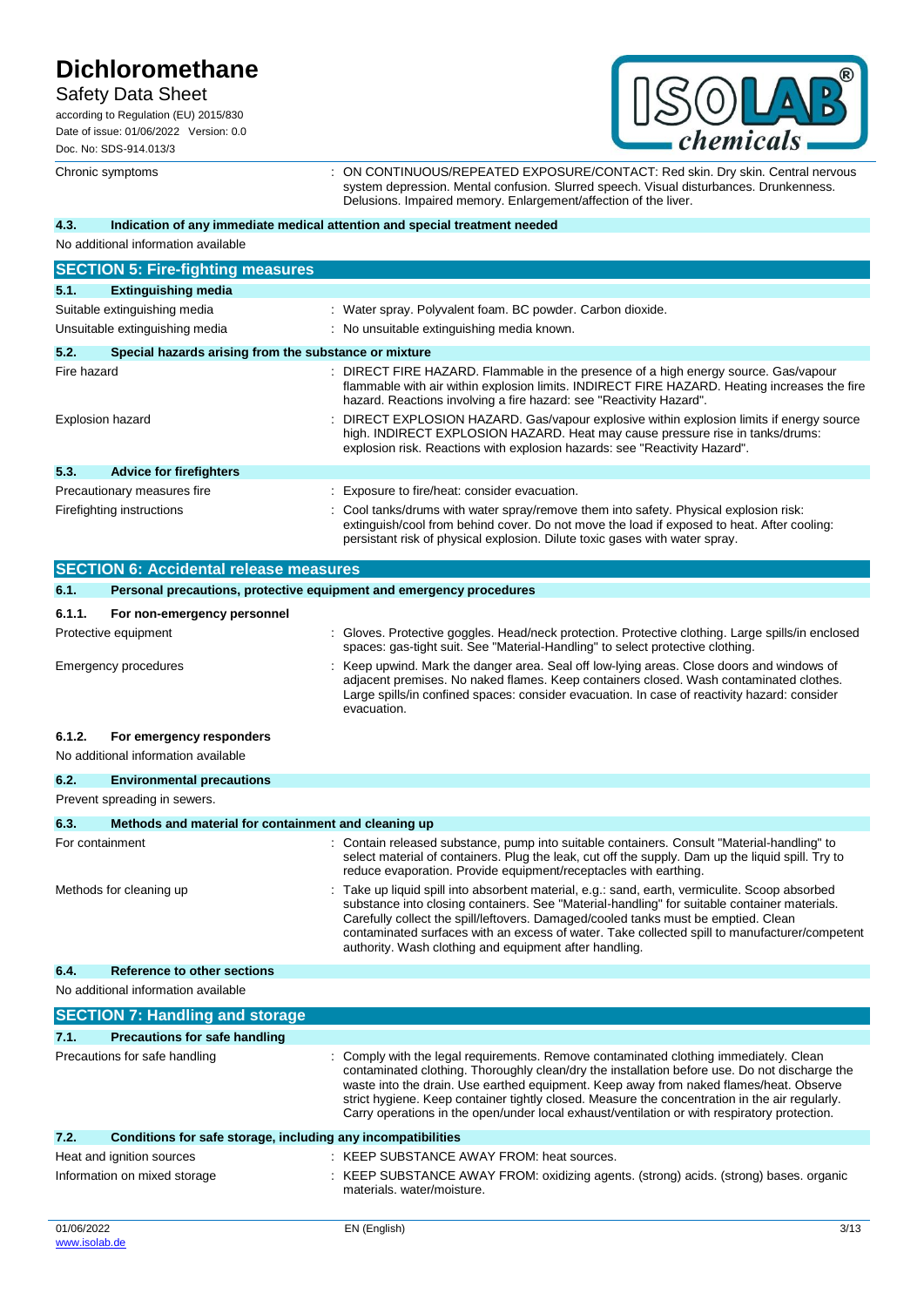# Safety Data Sheet

according to Regulation (EU) 2015/830 Date of issue: 01/06/2022 Version: 0.0 Doc. No: SDS-914.013/3



Storage area : Store in a cool area. Store in a dry area. Store in a dark area. Ventilation at floor level. Provide

Store only in a limited quantity. Meet the legal requirements. Special rules on packaging : SPECIAL REQUIREMENTS: closing. dry. clean. opaque. correctly labelled. meet the legal requirements. Secure fragile packagings in solid containers.

for a tub to collect spills. Provide the tank with earthing. Unauthorized persons are not admitted.

Packaging materials : SUITABLE MATERIAL: stainless steel. polyethylene. glass. MATERIAL TO AVOID: iron. aluminium. synthetic material. copper. PVC.

### **7.3. Specific end use(s)**

**8.1. Control parameters**

No additional information available

## **SECTION 8: Exposure controls/personal protection**

| υ.<br><b>UUITUU DALAILIGIGI S</b> |                                                                             |                                                                                                                                                                                       |
|-----------------------------------|-----------------------------------------------------------------------------|---------------------------------------------------------------------------------------------------------------------------------------------------------------------------------------|
| Dichloromethane (75-09-2)         |                                                                             |                                                                                                                                                                                       |
| EU                                | Local name                                                                  | Methylene chloride; Dichloromethane                                                                                                                                                   |
| EU                                | IOELV TWA (mg/m <sup>3</sup> )                                              | 353 mg/ $m3$                                                                                                                                                                          |
| EU                                | IOELV TWA (ppm)                                                             | 100 ppm                                                                                                                                                                               |
| EU                                | IOELV STEL (mg/m <sup>3</sup> )                                             | 706 mg/m <sup>3</sup>                                                                                                                                                                 |
| EU                                | IOELV STEL (ppm)                                                            | 200 ppm                                                                                                                                                                               |
| EU                                | <b>Notes</b>                                                                | skin                                                                                                                                                                                  |
| Austria                           | Local name                                                                  | Dichlormethan (R 30)                                                                                                                                                                  |
| Austria                           | MAK (mg/m <sup>3</sup> )                                                    | 175 mg/m $3$                                                                                                                                                                          |
| Austria                           | MAK (ppm)                                                                   | 50 ppm                                                                                                                                                                                |
| Austria                           | MAK Short time value (mg/m <sup>3</sup> )                                   | 700 mg/m <sup>3</sup>                                                                                                                                                                 |
| Austria                           | MAK Short time value (ppm)                                                  | 200 ppm                                                                                                                                                                               |
| Austria                           | Remark (AT)                                                                 | H                                                                                                                                                                                     |
| Belgium                           | Local name                                                                  | Chlorure de méthylène # Methyleenchloride                                                                                                                                             |
| Belgium                           | Limit value (mg/m <sup>3</sup> )                                            | 177 mg/m <sup>3</sup> (Chlorure de méthylène; Belgium; Time-<br>weighted average exposure limit 8 h)                                                                                  |
| Belgium                           | Limit value (ppm)                                                           | 50 ppm (Chlorure de méthylène; Belgium; Time-<br>weighted average exposure limit 8 h)                                                                                                 |
| <b>Bulgaria</b>                   | Local name                                                                  | Метиленхлорид (дихлорометан)                                                                                                                                                          |
| <b>Bulgaria</b>                   | OEL TWA (mg/m <sup>3</sup> )                                                | 100 mg/m <sup>3</sup>                                                                                                                                                                 |
| <b>Bulgaria</b>                   | OEL STEL (mg/m <sup>3</sup> )                                               | $517$ mg/m <sup>3</sup>                                                                                                                                                               |
| Croatia                           | Local name                                                                  | Diklorometan; (metilen klorid)                                                                                                                                                        |
| Croatia                           | GVI (granična vrijednost izloženosti) (mg/m <sup>3</sup> )                  | 350 mg/ $m3$                                                                                                                                                                          |
| Croatia                           | GVI (granična vrijednost izloženosti) (ppm)                                 | $100$ ppm                                                                                                                                                                             |
| Croatia                           | KGVI (kratkotrajna granična vrijednost izloženosti)<br>(mg/m <sup>3</sup> ) | 1060 mg/m <sup>3</sup>                                                                                                                                                                |
| Croatia                           | KGVI (kratkotrajna granična vrijednost izloženosti)<br>(ppm)                | 300 ppm                                                                                                                                                                               |
| Croatia                           | Naznake (HR)                                                                | K (Skin): (naznaka da tvar može štetno djelovati kroz<br>kožu); Xn (Štetno); BGV; Karc. kat. 3 (tvari koje<br>izazivaju zabrinutost zbog mogućeg karcinogenog<br>djelovanja na ljude) |
| Czech Republic                    | Local name                                                                  | Dichlormethan                                                                                                                                                                         |
| Czech Republic                    | Expoziční limity (PEL) (mg/m <sup>3</sup> )                                 | $200$ mg/m <sup>3</sup>                                                                                                                                                               |
| <b>Czech Republic</b>             | Expoziční limity (PEL) (ppm)                                                | 58 ppm                                                                                                                                                                                |
| Czech Republic                    | Expoziční limity (NPK-P) (mg/m <sup>3</sup> )                               | 500 mg/ $m3$                                                                                                                                                                          |
| Czech Republic                    | Expoziční limity (NPK-P) (ppm)                                              | 140 ppm                                                                                                                                                                               |
| Czech Republic                    | Remark (CZ)                                                                 | D                                                                                                                                                                                     |
| Denmark                           | Local name                                                                  | Dichlormethan (Methylenchlorid)                                                                                                                                                       |
| Denmark                           | Grænseværdie (langvarig) (mg/m <sup>3</sup> )                               | 122 mg/ $m3$                                                                                                                                                                          |
| <b>Denmark</b>                    | Grænseværdie (langvarig) (ppm)                                              | 35 ppm                                                                                                                                                                                |
| Denmark                           | Anmærkninger (DK)                                                           | H (betyder, at stoffet kan optages gennem huden);<br>K (betyder, at stoffet anses for at kunne være<br>kræftfremkaldende)                                                             |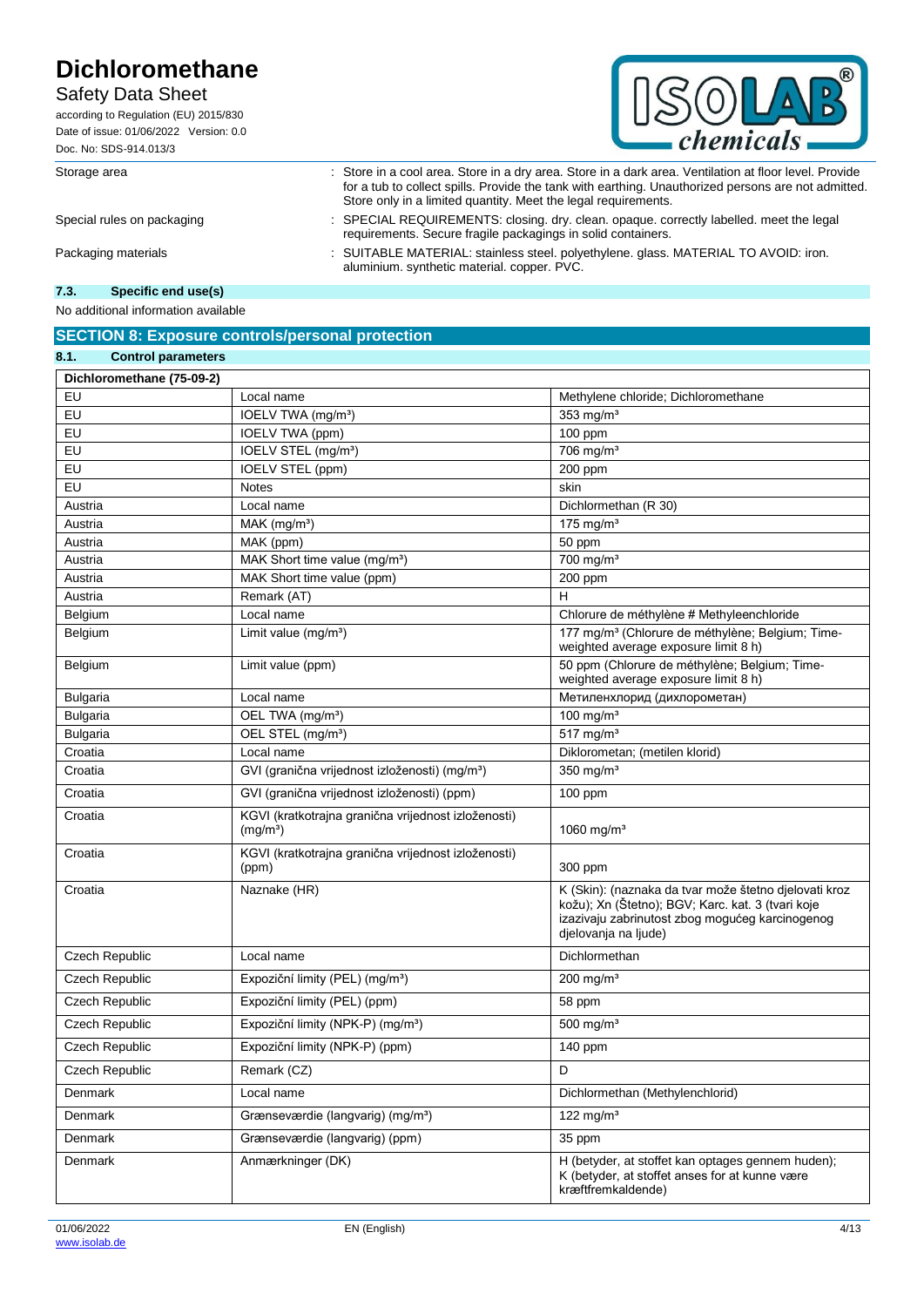Safety Data Sheet

according to Regulation (EU) 2015/830 Date of issue: 01/06/2022 Version: 0.0 Doc. No: SDS-914.013/3



| Dichloromethane (75-09-2) |                                                                 |                                                                                                                                                           |
|---------------------------|-----------------------------------------------------------------|-----------------------------------------------------------------------------------------------------------------------------------------------------------|
| Finland                   | Local name                                                      | Dikloorimetaani                                                                                                                                           |
| Finland                   | HTP-arvo $(8h)$ (mg/m <sup>3</sup> )                            | $350$ mg/m <sup>3</sup>                                                                                                                                   |
| Finland                   | HTP-arvo (8h) (ppm)                                             | 100 ppm                                                                                                                                                   |
| Finland                   | HTP-arvo (15 min)                                               | 880 mg/m <sup>3</sup>                                                                                                                                     |
| Finland                   | HTP-arvo (15 min) (ppm)                                         | 250 ppm                                                                                                                                                   |
| France                    | Local name                                                      | Dichlorométhane (Chlorure de méthylène)                                                                                                                   |
| France                    | $VME$ (mg/m <sup>3</sup> )                                      | 178 mg/m <sup>3</sup> (Dichlorométhane; France; Time-weighted<br>average exposure limit 8 h; VRC: Valeur réglementaire<br>contraignante)                  |
| France                    | VME (ppm)                                                       | 50 ppm (Dichlorométhane; France; Time-weighted<br>average exposure limit 8 h; VRC: Valeur réglementaire<br>contraignante)                                 |
| France                    | $VLE$ (mg/m <sup>3</sup> )                                      | 356 mg/m <sup>3</sup> (Dichlorométhane; France; Short time<br>value; VRC: Valeur réglementaire contraignante)                                             |
| France                    | VLE (ppm)                                                       | 100 ppm (Dichlorométhane; France; Short time value;<br>VRC: Valeur réglementaire contraignante)                                                           |
| France                    | Note (FR)                                                       | Valeurs règlementaires contraignantes; substance<br>classée cancérogène de catégorie 2; risque de<br>pénétration percutanée                               |
| Germany                   | Local name                                                      | Dichlormethan                                                                                                                                             |
| Germany                   | TRGS 900 Occupational exposure limit value (mq/m <sup>3</sup> ) | 180 mg/m <sup>3</sup>                                                                                                                                     |
| Germany                   | TRGS 900 Occupational exposure limit value (ppm)                | 50 ppm                                                                                                                                                    |
| Germany                   | Remark (TRGS 900)                                               | DFG,H,Z                                                                                                                                                   |
| Greece                    | OEL TWA (mg/m <sup>3</sup> )                                    | 350 mg/m <sup>3</sup>                                                                                                                                     |
| Greece                    | OEL TWA (ppm)                                                   | $100$ ppm                                                                                                                                                 |
| Greece                    | OEL STEL (mg/m <sup>3</sup> )                                   | 1750 mg/m <sup>3</sup>                                                                                                                                    |
| Greece<br>Hungary         | OEL STEL (ppm)<br>Local name                                    | 500 ppm<br><b>DIKLÓRMETÁN</b>                                                                                                                             |
|                           |                                                                 |                                                                                                                                                           |
| Hungary                   | AK-érték<br>CK-érték                                            | $\frac{1}{10}$ mg/m <sup>3</sup>                                                                                                                          |
| Hungary                   |                                                                 | 10 mg/ $m3$                                                                                                                                               |
| Hungary                   | Megjegyzések (HU)                                               | i; VI.                                                                                                                                                    |
| Ireland                   | Local name                                                      | Dichloromethane                                                                                                                                           |
| Ireland                   | OEL (8 hours ref) (mg/m <sup>3</sup> )                          | 174 mg/m $3$                                                                                                                                              |
| Ireland                   | OEL (8 hours ref) (ppm)                                         | 50 ppm                                                                                                                                                    |
| Latvia                    | Local name                                                      | Metilēnhlorīds (dihlormetāns)                                                                                                                             |
| Latvia                    | OEL TWA (mg/m <sup>3</sup> )                                    | 120 mg/m $3$                                                                                                                                              |
| Latvia                    | OEL STEL (mg/m <sup>3</sup> )                                   | 150 mg/m $3$                                                                                                                                              |
| Lithuania                 | Local name                                                      | Metileno chloridas                                                                                                                                        |
| Lithuania                 | IPRV (mg/m <sup>3</sup> )                                       | 120 mg/ $m3$                                                                                                                                              |
| Lithuania                 | IPRV (ppm)                                                      | 35 ppm                                                                                                                                                    |
| Lithuania                 | TPRV (mg/m <sup>3</sup> )                                       | 250 mg/m $3$                                                                                                                                              |
| Lithuania                 | TPRV (ppm)                                                      | 70 ppm                                                                                                                                                    |
| Lithuania                 | Remark (LT)                                                     | K (kancerogeninis poveikis); O (medžiaga į organizmą<br>gali prasiskverbti pro nepažeistą odą); Ozono sluoksnį<br>ardanti medžiaga. Naudojimas ribojamas. |
| Poland                    | Local name                                                      | Dichlorometan                                                                                                                                             |
| Poland                    | NDS (mg/m <sup>3</sup> )                                        | 88 mg/ $m3$                                                                                                                                               |
| Portugal                  | Local name                                                      | Diclorometano                                                                                                                                             |
| Portugal                  | OEL TWA (ppm)                                                   | 50 ppm                                                                                                                                                    |
| Romania                   | Local name                                                      | Clorura de metilen                                                                                                                                        |
| Romania                   | OEL TWA (mg/m <sup>3</sup> )                                    | 174 mg/m $3$                                                                                                                                              |
| Romania                   | OEL TWA (ppm)                                                   | 50 ppm                                                                                                                                                    |
| Slovakia                  | Local name                                                      | Dichlórmetán (metylénchlorid)                                                                                                                             |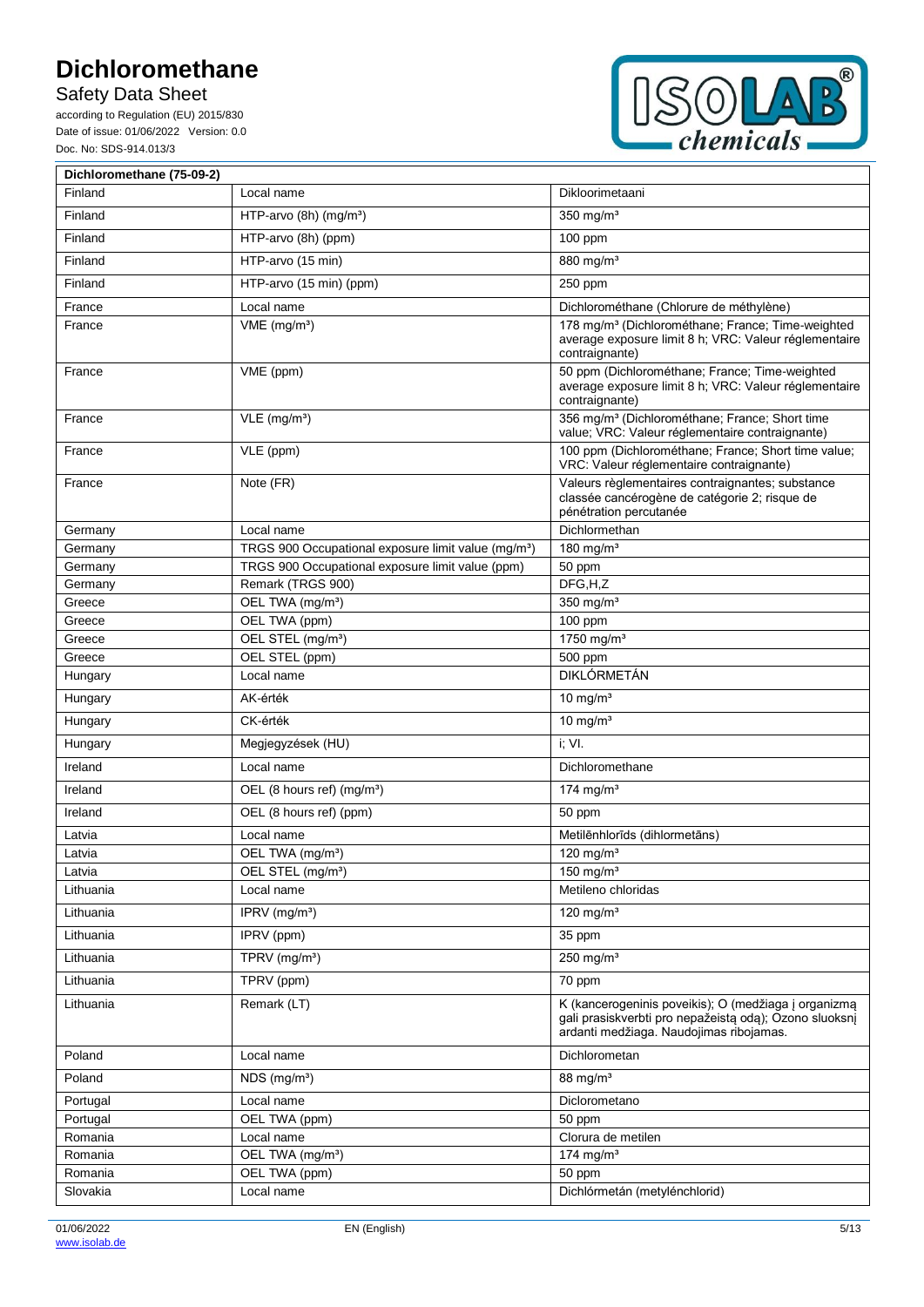Safety Data Sheet

according to Regulation (EU) 2015/830 Date of issue: 01/06/2022 Version: 0.0 Doc. No: SDS-914.013/3



| Dichloromethane (75-09-2) |                                           |                                                                                                                                                                                                                                                                                                                                                                                                                                                                                                                                                                                                                                                                                                                                                                                                                      |
|---------------------------|-------------------------------------------|----------------------------------------------------------------------------------------------------------------------------------------------------------------------------------------------------------------------------------------------------------------------------------------------------------------------------------------------------------------------------------------------------------------------------------------------------------------------------------------------------------------------------------------------------------------------------------------------------------------------------------------------------------------------------------------------------------------------------------------------------------------------------------------------------------------------|
| Slovakia                  | NPHV (priemerná) (mg/m <sup>3</sup> )     | 350 mg/ $m3$                                                                                                                                                                                                                                                                                                                                                                                                                                                                                                                                                                                                                                                                                                                                                                                                         |
| Slovakia                  | NPHV (priemerná) (ppm)                    | $100$ ppm                                                                                                                                                                                                                                                                                                                                                                                                                                                                                                                                                                                                                                                                                                                                                                                                            |
| Slovenia                  | Local name                                | diklorometa (metilen klorid)                                                                                                                                                                                                                                                                                                                                                                                                                                                                                                                                                                                                                                                                                                                                                                                         |
| Slovenia                  | OEL TWA (mg/m <sup>3</sup> )              | 350 mg/ $m3$                                                                                                                                                                                                                                                                                                                                                                                                                                                                                                                                                                                                                                                                                                                                                                                                         |
| Slovenia                  | OEL TWA (ppm)                             | 100 ppm                                                                                                                                                                                                                                                                                                                                                                                                                                                                                                                                                                                                                                                                                                                                                                                                              |
| Slovenia                  | OEL STEL (mg/m <sup>3</sup> )             | 1400 mg/ $m^3$                                                                                                                                                                                                                                                                                                                                                                                                                                                                                                                                                                                                                                                                                                                                                                                                       |
| Slovenia                  | OEL STEL (ppm)                            | 400 ppm                                                                                                                                                                                                                                                                                                                                                                                                                                                                                                                                                                                                                                                                                                                                                                                                              |
| Spain                     | Local name                                | Cloruro de metileno (Diclorometano)                                                                                                                                                                                                                                                                                                                                                                                                                                                                                                                                                                                                                                                                                                                                                                                  |
| Spain                     | VLA-ED (mg/m <sup>3</sup> )               | 177 mg/m <sup>3</sup>                                                                                                                                                                                                                                                                                                                                                                                                                                                                                                                                                                                                                                                                                                                                                                                                |
| Spain                     | VLA-ED (ppm)                              | 50 ppm                                                                                                                                                                                                                                                                                                                                                                                                                                                                                                                                                                                                                                                                                                                                                                                                               |
| Spain                     | <b>Notes</b>                              | r (Esta sustancia tiene establecidas restricciones a la<br>fabricación, la comercialización o el uso en los<br>términos especificados en el "Reglamento (CE) nº<br>1907/2006 sobre Registro, Evaluación, Autorización y<br>Restricción de sustancias y preparados químicos"<br>(REACH) de 18 de diciembre de 2006 (DOUE L 369<br>de 30 de diciembre de 2006). Las restricciones de una<br>sustancia pueden aplicarse a todos los usos o sólo a<br>usos concretos. El anexo XVII del Reglamento<br>REACH contiene la lista de todas las sustancias<br>restringidas y especifica los usos que se han<br>restringido), VLB® (Agente químico que tiene Valor<br>Límite Biológico específico en este documento).                                                                                                          |
| Sweden                    | Local name                                | Diklormetan                                                                                                                                                                                                                                                                                                                                                                                                                                                                                                                                                                                                                                                                                                                                                                                                          |
| Sweden                    | nivågränsvärde (NVG) (mg/m <sup>3</sup> ) | $120 \text{ ma/m}^3$<br>120 mg/m $3$                                                                                                                                                                                                                                                                                                                                                                                                                                                                                                                                                                                                                                                                                                                                                                                 |
| Sweden                    | nivågränsvärde (NVG) (ppm)                | 35 ppm<br>35 ppm                                                                                                                                                                                                                                                                                                                                                                                                                                                                                                                                                                                                                                                                                                                                                                                                     |
| Sweden                    | kortidsvärde (KTV) (mg/m <sup>3</sup> )   | $250$ mg/m <sup>3</sup><br>$250$ mg/m <sup>3</sup>                                                                                                                                                                                                                                                                                                                                                                                                                                                                                                                                                                                                                                                                                                                                                                   |
| Sweden                    | kortidsvärde (KTV) (ppm)                  | 70 ppm<br>70 ppm                                                                                                                                                                                                                                                                                                                                                                                                                                                                                                                                                                                                                                                                                                                                                                                                     |
| Sweden                    | Anmärkning (SE)                           | C (Ämnet är cancerframkallande Risk för cancer finns<br>även vid annan exponering än via inandning. För vissa<br>cancerframkallande ämnen som inte har gränsvärden<br>gäller förbud eller tillståndskrav enligt föreskrifterna om<br>kemiska arbetsmiljörisker); H (Ämnet kan lätt upptas<br>genom huden Det föreskrivna gränsvärdet bedöms ge<br>tillräckligt skydd endast under förutsättning att huden<br>är skyddad mot exponering för ämnet ifråga); V<br>(Vägledande korttidsgränsvärde ska användas som ett<br>rekommenderat högsta värde som inte bör<br>överskridas); 36 (Metylenklorid är även reglerade av<br>Kemikalieinspektionens lagstiftning. Dispens krävs för<br>att saluhålla, överlåta och använda metylenklorid<br>yrkesmässigt i Sverige undantaget forskning,<br>utveckling och analysarbete) |
| United Kingdom            | Local name                                | Dichloromethane                                                                                                                                                                                                                                                                                                                                                                                                                                                                                                                                                                                                                                                                                                                                                                                                      |
| United Kingdom            | WEL TWA (mg/m <sup>3</sup> )              | 350 mg/m <sup>3</sup> Dichloromethane; United Kingdom; Time-<br>weighted average exposure limit 8 h; Workplace<br>exposure limit (EH40/2005)                                                                                                                                                                                                                                                                                                                                                                                                                                                                                                                                                                                                                                                                         |
| United Kingdom            | WEL TWA (ppm)                             | 100 ppm Dichloromethane; United Kingdom; Time-<br>weighted average exposure limit 8 h; Workplace<br>exposure limit (EH40/2005)                                                                                                                                                                                                                                                                                                                                                                                                                                                                                                                                                                                                                                                                                       |
| United Kingdom            | WEL STEL (mg/m <sup>3</sup> )             | 1060 mg/m <sup>3</sup> Dichloromethane; United Kingdom; Short<br>time value; Workplace exposure limit (EH40/2005)                                                                                                                                                                                                                                                                                                                                                                                                                                                                                                                                                                                                                                                                                                    |
| United Kingdom            | WEL STEL (ppm)                            | 300 ppm Dichloromethane; United Kingdom; Short<br>time value; Workplace exposure limit (EH40/2005)                                                                                                                                                                                                                                                                                                                                                                                                                                                                                                                                                                                                                                                                                                                   |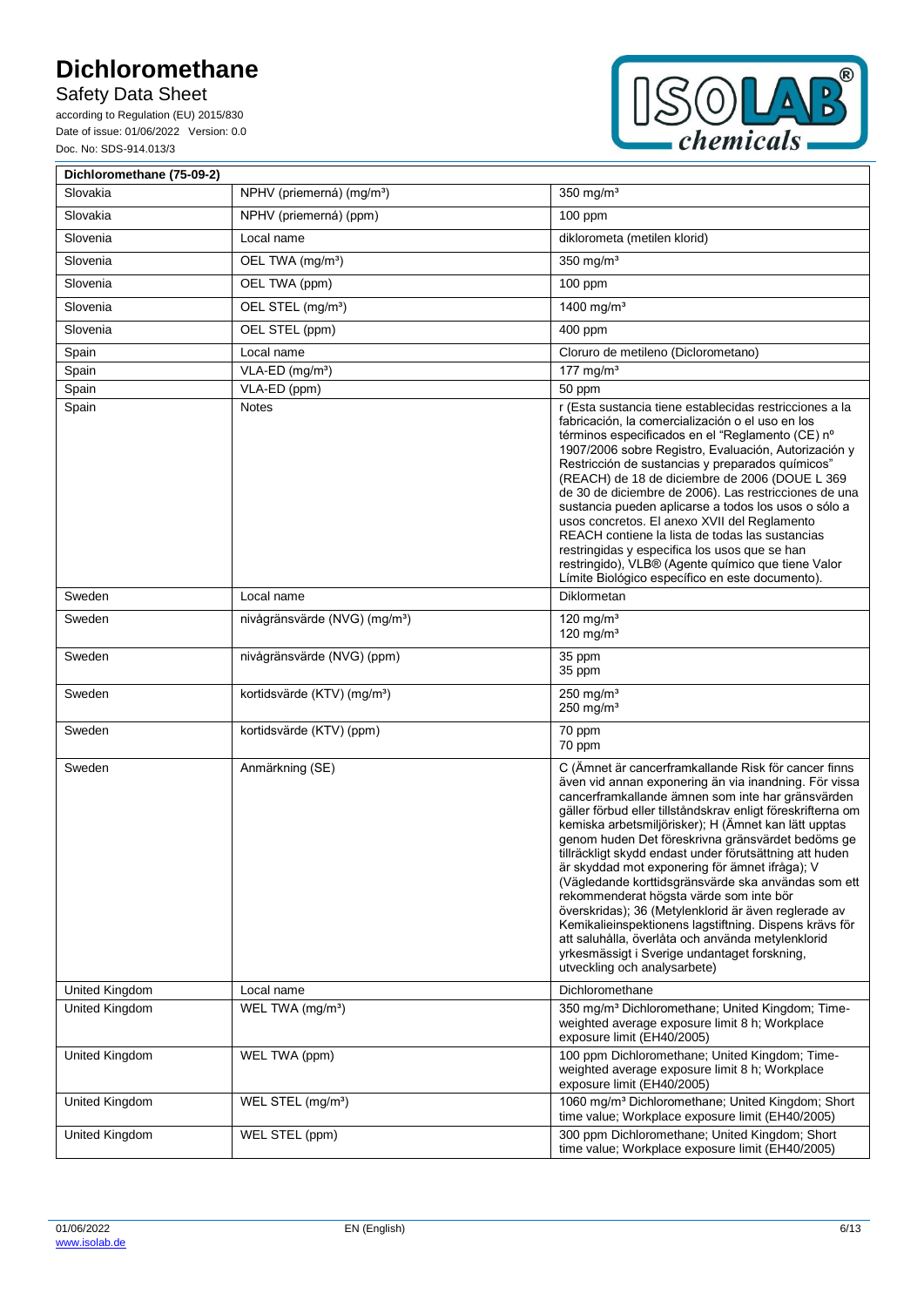Safety Data Sheet

according to Regulation (EU) 2015/830 Date of issue: 01/06/2022 Version: 0.0 Doc. No: SDS-914.013/3



| Dichloromethane (75-09-2) |                                         |                                                                                                                                                                                                                                                                                                                                                                                                        |
|---------------------------|-----------------------------------------|--------------------------------------------------------------------------------------------------------------------------------------------------------------------------------------------------------------------------------------------------------------------------------------------------------------------------------------------------------------------------------------------------------|
| United Kingdom            | Remark (WEL)                            | BMGV (Biological monitoring guidance values are<br>listed in Table 2), Sk (Can be absorbed through the<br>skin. The assigned substances are those for which<br>there are concerns that dermal absorption will lead to<br>systemic toxicity)                                                                                                                                                            |
| <b>Russian Federation</b> | Local name                              | Дихлорметан                                                                                                                                                                                                                                                                                                                                                                                            |
| <b>Russian Federation</b> | OEL Ceiling (mg/m <sup>3</sup> )        | 100 mg/m <sup>3</sup>                                                                                                                                                                                                                                                                                                                                                                                  |
| <b>Russian Federation</b> | OEL TWA (mg/m <sup>3</sup> )            | $50 \text{ mg/m}^3$                                                                                                                                                                                                                                                                                                                                                                                    |
| <b>Russian Federation</b> | Remark (RU)                             | 4 класс опасности - умеренно опасное; п (пары<br>и/или газы)                                                                                                                                                                                                                                                                                                                                           |
| Norway                    | Local name                              | Diklormetan (Metylenklorid)                                                                                                                                                                                                                                                                                                                                                                            |
| Norway                    | Grenseverdier (AN) (mg/m <sup>3</sup> ) | $50 \text{ mg/m}^3$                                                                                                                                                                                                                                                                                                                                                                                    |
| Norway                    | Grenseverdier (AN) (ppm)                | 15 ppm                                                                                                                                                                                                                                                                                                                                                                                                 |
| Norway                    | Merknader (NO)                          | H (Kjemikalier som kan tas opp gjennom huden); K<br>(Kjemikalier som skal betraktes som kreftfremkallende)                                                                                                                                                                                                                                                                                             |
| Switzerland               | Local name                              | Dichlormethan                                                                                                                                                                                                                                                                                                                                                                                          |
| Switzerland               | $VME$ (mg/m <sup>3</sup> )              | 117 mg/ $m3$<br>117 mg/m <sup>3</sup>                                                                                                                                                                                                                                                                                                                                                                  |
| Switzerland               | VME (ppm)                               | 50 ppm<br>50 ppm                                                                                                                                                                                                                                                                                                                                                                                       |
| Switzerland               | $VLE$ (mg/m <sup>3</sup> )              | $353$ mg/m <sup>3</sup><br>353 $mg/m3$                                                                                                                                                                                                                                                                                                                                                                 |
| Switzerland               | $\overline{VLE}$ (ppm)                  | $100$ ppm<br>$100$ ppm                                                                                                                                                                                                                                                                                                                                                                                 |
| Switzerland               | Remark (CH)                             | $H^*$ C1 <sub>B</sub> <sup>#*</sup> B - ZNS - DFG, HSE, NIOSH <sup>#</sup> Kein erhöhtes<br>Krebsrisiko bei Einhalten des MAK-Werts s. 1.3.2.3                                                                                                                                                                                                                                                         |
| Australia                 | Local name                              | Methylene chloride                                                                                                                                                                                                                                                                                                                                                                                     |
| Australia                 | TWA (mg/m <sup>3</sup> )                | 174 mg/m <sup>3</sup> Synonym (Dichloromethane)                                                                                                                                                                                                                                                                                                                                                        |
| Australia                 | TWA (ppm)                               | 50 ppm Synonym (Dichloromethane)                                                                                                                                                                                                                                                                                                                                                                       |
| Australia                 | Remark (AU)                             | Carcinogenicity Category 2 - Suspected human<br>carcinogen. The classification of a chemical into this<br>category is on the basis of evidence from human and<br>animal studies, where the evidence is not sufficiently<br>convincing to place the chemical into Category 1 or<br>from limited evidence of carcinogenicity in human or<br>animal studies; Sen - Respiratory and/or Skin<br>Sensitiser. |
| <b>USA - ACGIH</b>        | Local name                              | Dichloromethane                                                                                                                                                                                                                                                                                                                                                                                        |
| <b>USA - ACGIH</b>        | ACGIH TWA (ppm)                         | 50 ppm (Dichloromethane (Methylene chloride); USA;<br>Time-weighted average exposure limit 8 h; TLV -<br>Adopted Value)                                                                                                                                                                                                                                                                                |
| USA - ACGIH               | Remark (ACGIH)                          | COHb-emia; CNS impair                                                                                                                                                                                                                                                                                                                                                                                  |
| USA - OSHA                | Local name                              | Methylene chloride                                                                                                                                                                                                                                                                                                                                                                                     |
| USA - OSHA                | Remark (OSHA)                           | (2) See Table Z-2.                                                                                                                                                                                                                                                                                                                                                                                     |

#### **8.2. Exposure controls**

#### **Materials for protective clothing:**

GIVE GOOD RESISTANCE: PVA. GIVE LESS RESISTANCE: neoprene. tetrafluoroethylene. GIVE POOR RESISTANCE: butyl rubber. natural rubber. nitrile rubber. PVC. viton. styrene-butadiene rubber

### **Hand protection:**

Gloves

#### **Eye protection:**

Safety glasses

#### **Skin and body protection:**

Head/neck protection. Protective clothing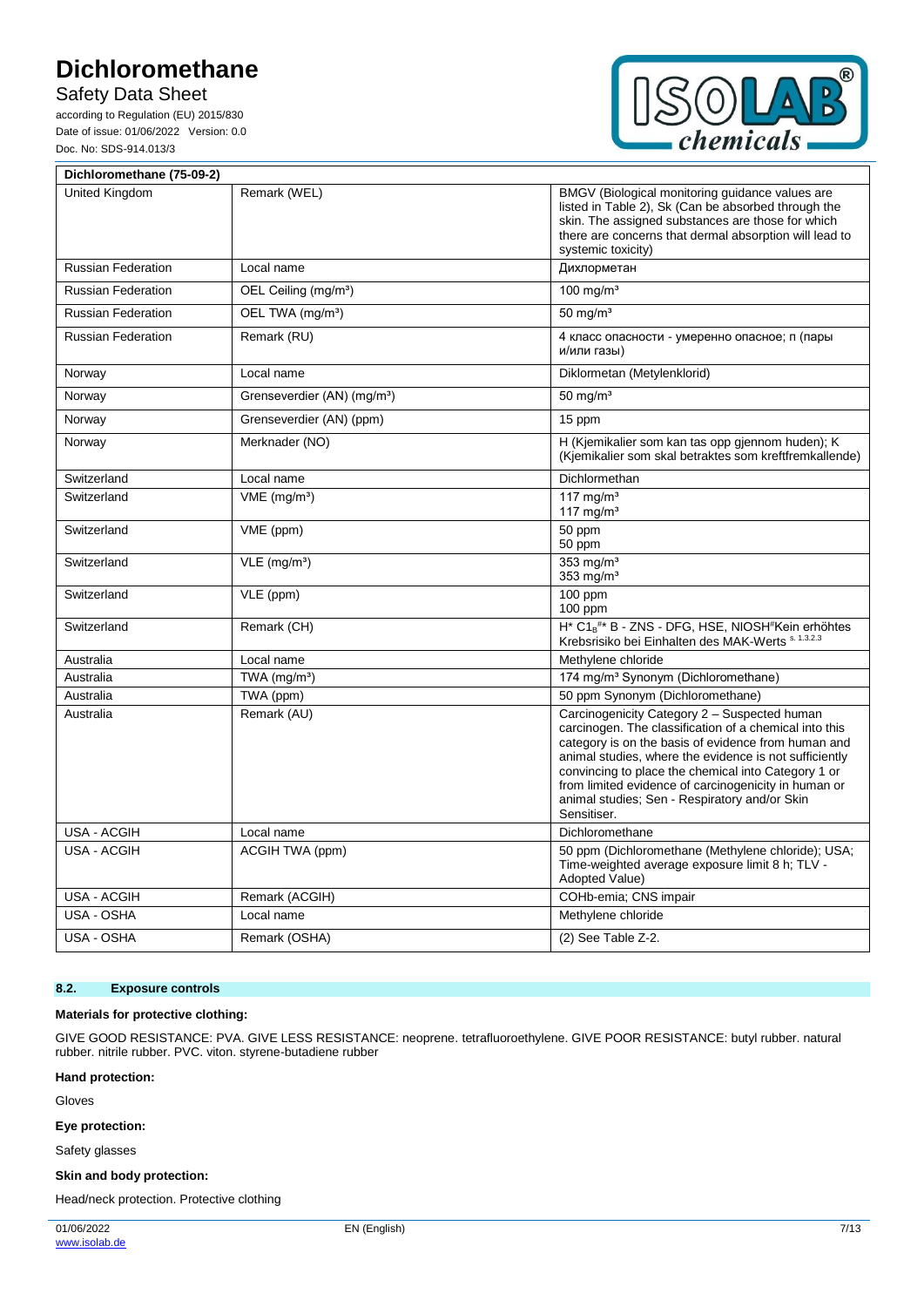Safety Data Sheet

according to Regulation (EU) 2015/830 Date of issue: 01/06/2022 Version: 0.0 Doc. No: SDS-914.013/3



## **Respiratory protection:**

Gas mask with filter type AX at conc. in air > exposure limit. High vapour/gas concentration: self-contained respirator

| <b>Device</b> | <b>Filter type</b>                                    | <b>Condition</b>                 | <b>Standard</b> |
|---------------|-------------------------------------------------------|----------------------------------|-----------------|
| Gas mask      | Type $AX - Low-boiling (<65 °C)$<br>organic compounds | If conc. in air > exposure limit |                 |



| <b>SECTION 9: Physical and chemical properties</b>            |                                                                                                                                                                                                                                  |  |  |  |
|---------------------------------------------------------------|----------------------------------------------------------------------------------------------------------------------------------------------------------------------------------------------------------------------------------|--|--|--|
| Information on basic physical and chemical properties<br>9.1. |                                                                                                                                                                                                                                  |  |  |  |
| Physical state                                                | : Liquid                                                                                                                                                                                                                         |  |  |  |
| Appearance                                                    | : Liquid.                                                                                                                                                                                                                        |  |  |  |
| Molecular mass                                                | $: 84.93$ g/mol                                                                                                                                                                                                                  |  |  |  |
| Colour                                                        | Colourless.                                                                                                                                                                                                                      |  |  |  |
| Odour                                                         | Sweet odour. Ether-like odour.                                                                                                                                                                                                   |  |  |  |
| Odour threshold                                               | 214 ppm<br>755 mg/m <sup>3</sup>                                                                                                                                                                                                 |  |  |  |
| рH                                                            | : Neutral at 20 $^{\circ}$ C                                                                                                                                                                                                     |  |  |  |
| Relative evaporation rate (butylacetate=1)                    | : 27.5                                                                                                                                                                                                                           |  |  |  |
| Relative evaporation rate (ether=1)                           | : 1.8                                                                                                                                                                                                                            |  |  |  |
| Melting point                                                 | $: -95 °C$                                                                                                                                                                                                                       |  |  |  |
| Freezing point                                                | : No data available                                                                                                                                                                                                              |  |  |  |
| Boiling point                                                 | : 40 °C                                                                                                                                                                                                                          |  |  |  |
| Flash point                                                   | : No data available                                                                                                                                                                                                              |  |  |  |
| Critical temperature                                          | 245 $^{\circ}$ C                                                                                                                                                                                                                 |  |  |  |
| Auto-ignition temperature                                     | 556 °C<br>÷                                                                                                                                                                                                                      |  |  |  |
| Decomposition temperature                                     | $:$ > 120 °C                                                                                                                                                                                                                     |  |  |  |
| Flammability (solid, gas)                                     | : No data available                                                                                                                                                                                                              |  |  |  |
| Vapour pressure                                               | : 475 hPa (20 °C)                                                                                                                                                                                                                |  |  |  |
| Vapour pressure at 50 °C                                      | : 1445 hPa (50 °C)                                                                                                                                                                                                               |  |  |  |
| Critical pressure                                             | 61000 hPa                                                                                                                                                                                                                        |  |  |  |
| Relative vapour density at 20 °C                              | : 2.9                                                                                                                                                                                                                            |  |  |  |
| Relative density                                              | : 1.3                                                                                                                                                                                                                            |  |  |  |
| Relative density of saturated gas/air mixture                 | : 1.9                                                                                                                                                                                                                            |  |  |  |
| Density                                                       | : 1.33 g/cm <sup>3</sup> (20 °C)                                                                                                                                                                                                 |  |  |  |
| Solubility                                                    | Moderately soluble in water. Substance sinks in water. Soluble in ethanol. Soluble in ether.<br>Soluble in acetone. Soluble in chloroform. Soluble in tetrachloromethane. Soluble in<br>dimethylformamide.<br>Water: 2.0 g/100ml |  |  |  |
| Log Pow                                                       | : 1.25 (Experimental value)                                                                                                                                                                                                      |  |  |  |
| Viscosity, kinematic                                          | : No data available                                                                                                                                                                                                              |  |  |  |
| Viscosity, dynamic                                            | : 0.00043 Pa.s (20 °C)                                                                                                                                                                                                           |  |  |  |
| <b>Explosive properties</b>                                   | : No data available                                                                                                                                                                                                              |  |  |  |
| Oxidising properties                                          | : No data available                                                                                                                                                                                                              |  |  |  |
| Explosive limits                                              | $: 13 - 22$ vol %                                                                                                                                                                                                                |  |  |  |
|                                                               | 450 - 780 g/m <sup>3</sup>                                                                                                                                                                                                       |  |  |  |
| 9.2.<br><b>Other information</b>                              |                                                                                                                                                                                                                                  |  |  |  |
| Specific conductivity                                         | : 4300 pS/m                                                                                                                                                                                                                      |  |  |  |
| Saturation concentration                                      | : $1535$ g/m <sup>3</sup>                                                                                                                                                                                                        |  |  |  |
| VOC content                                                   | $: 100 \%$                                                                                                                                                                                                                       |  |  |  |
| Other properties                                              | : Gas/vapour heavier than air at $20^{\circ}$ C. Clear. Highly volatile. May generate electrostatic charges.                                                                                                                     |  |  |  |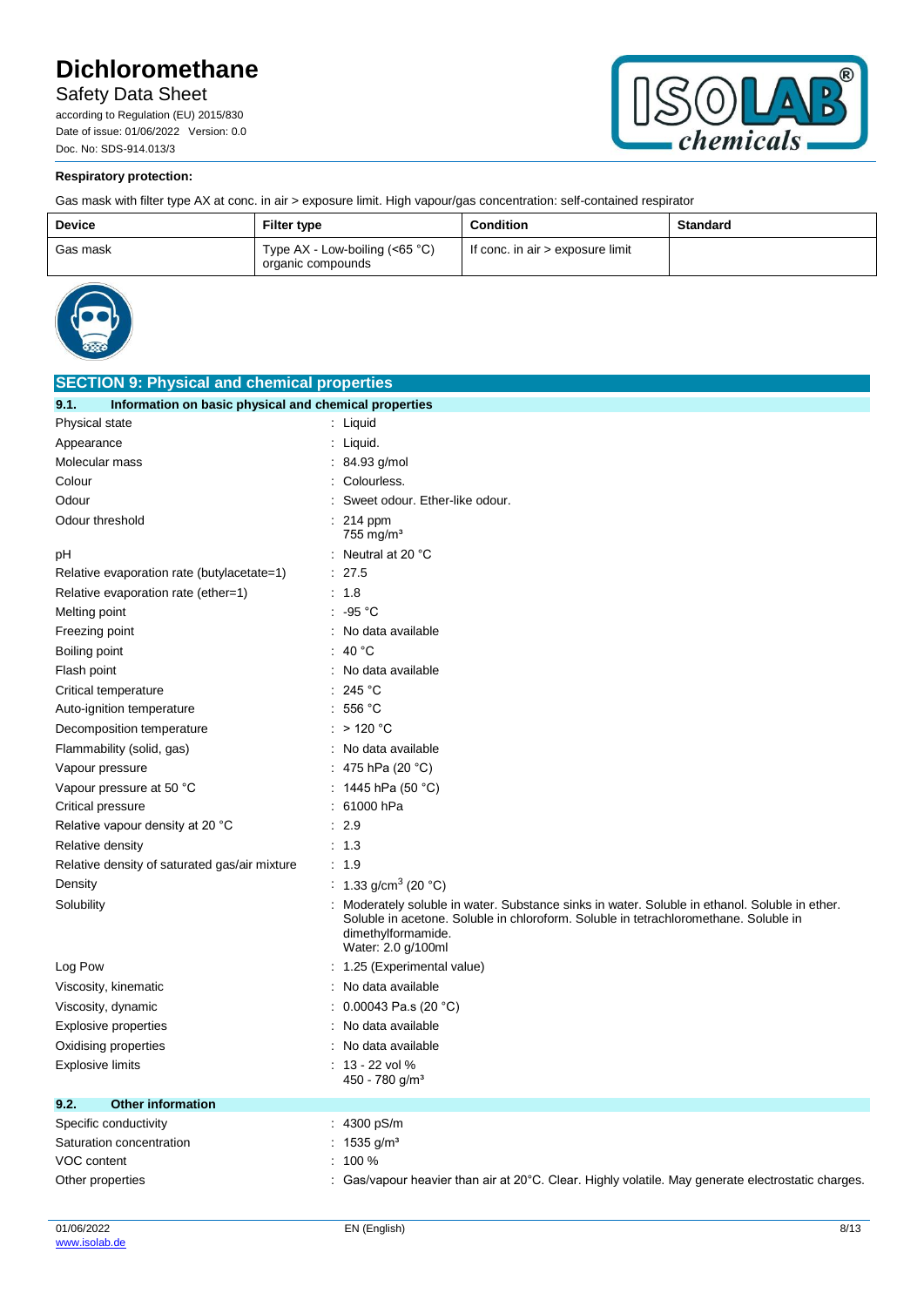## Safety Data Sheet

according to Regulation (EU) 2015/830 Date of issue: 01/06/2022 Version: 0.0 Doc. No: SDS-914.013/3

**SECTION 10: Stability and reactivity**



### **10.1. Reactivity**

Reacts on exposure to water and heat with (some) metals. Decomposes slowly on exposure to water (moisture): release of toxic and corrosive gases/vapours (hydrogen chloride). On heating under increased oxygen concentration: (increased) risk of fire/explosion. On burning: release of toxic and corrosive gases/vapours (hydrogen chloride, carbon monoxide - carbon dioxide). Violent to explosive reaction with many compounds e.g. with (some) acids, with (some) metal powders and with (strong) oxidizers: (increased) risk of fire/explosion and formation of small quantities of phosgene.

#### **10.2. Chemical stability**

Stable under normal conditions.

| Possibility of hazardous reactions<br>10.3. |  |
|---------------------------------------------|--|
|---------------------------------------------|--|

No additional information available

#### **10.4. Conditions to avoid**

No additional information available

#### **10.5. Incompatible materials**

No additional information available

#### **10.6. Hazardous decomposition products**

No additional information available

### **SECTION 11: Toxicological information**

### **11.1. Information on toxicological effects**

| Acute toxicity                                | : Not classified                                                                                                                                                                                                                                                                                    |
|-----------------------------------------------|-----------------------------------------------------------------------------------------------------------------------------------------------------------------------------------------------------------------------------------------------------------------------------------------------------|
| Dichloromethane (75-09-2)                     |                                                                                                                                                                                                                                                                                                     |
| LD50 oral rat                                 | 1600 mg/kg (Rat)                                                                                                                                                                                                                                                                                    |
| LD50 dermal rabbit                            | > 2000 mg/kg (Rabbit; Literature study)                                                                                                                                                                                                                                                             |
| Skin corrosion/irritation                     | Not classified                                                                                                                                                                                                                                                                                      |
| Serious eye damage/irritation                 | Not classified                                                                                                                                                                                                                                                                                      |
| Respiratory or skin sensitisation             | Not classified                                                                                                                                                                                                                                                                                      |
| Germ cell mutagenicity                        | Not classified                                                                                                                                                                                                                                                                                      |
| Carcinogenicity                               | Suspected of causing cancer.                                                                                                                                                                                                                                                                        |
| Reproductive toxicity                         | Not classified                                                                                                                                                                                                                                                                                      |
| STOT-single exposure                          | Not classified                                                                                                                                                                                                                                                                                      |
| STOT-repeated exposure                        | Not classified                                                                                                                                                                                                                                                                                      |
| Aspiration hazard                             | Not classified                                                                                                                                                                                                                                                                                      |
| IARC group                                    | : 2A                                                                                                                                                                                                                                                                                                |
| <b>SECTION 12: Ecological information</b>     |                                                                                                                                                                                                                                                                                                     |
| 12.1.<br><b>Toxicity</b>                      |                                                                                                                                                                                                                                                                                                     |
| Ecology - general                             | Classification concerning the environment: not applicable.                                                                                                                                                                                                                                          |
| Ecology - air                                 | Not classified as dangerous for the ozone layer (Regulation (EC) No 1005/2009). TA-Luft<br>Klasse 5.2.5/l.                                                                                                                                                                                          |
| Ecology - water                               | Water pollutant (surface water). Ground water pollutant. Slightly harmful to fishes (LC50(96h)<br>100-1000 mg/l). Slightly harmful to invertebrates (Daphnia) (EC50 (48h): 100 - 1000 mg/l).<br>Practically non-toxic to algae (EC50 >100 mg/l). Toxic to bacteria. Inhibition of activated sludge. |
| Dichloromethane (75-09-2)                     |                                                                                                                                                                                                                                                                                                     |
| LC50 fish 1                                   | 193 mg/l (LC50; 96 h; Pimephales promelas)                                                                                                                                                                                                                                                          |
| EC50 Daphnia 1                                | 168.2 mg/l (EC50; 48 h)                                                                                                                                                                                                                                                                             |
| <b>Persistence and degradability</b><br>12.2. |                                                                                                                                                                                                                                                                                                     |

# **Dichloromethane (75-09-2)** Persistence and degradability Not readily biodegradable in water. Biodegradable in the soil. **12.3. Bioaccumulative potential Dichloromethane (75-09-2)** BCF fish 1 2 - 40 (BCF)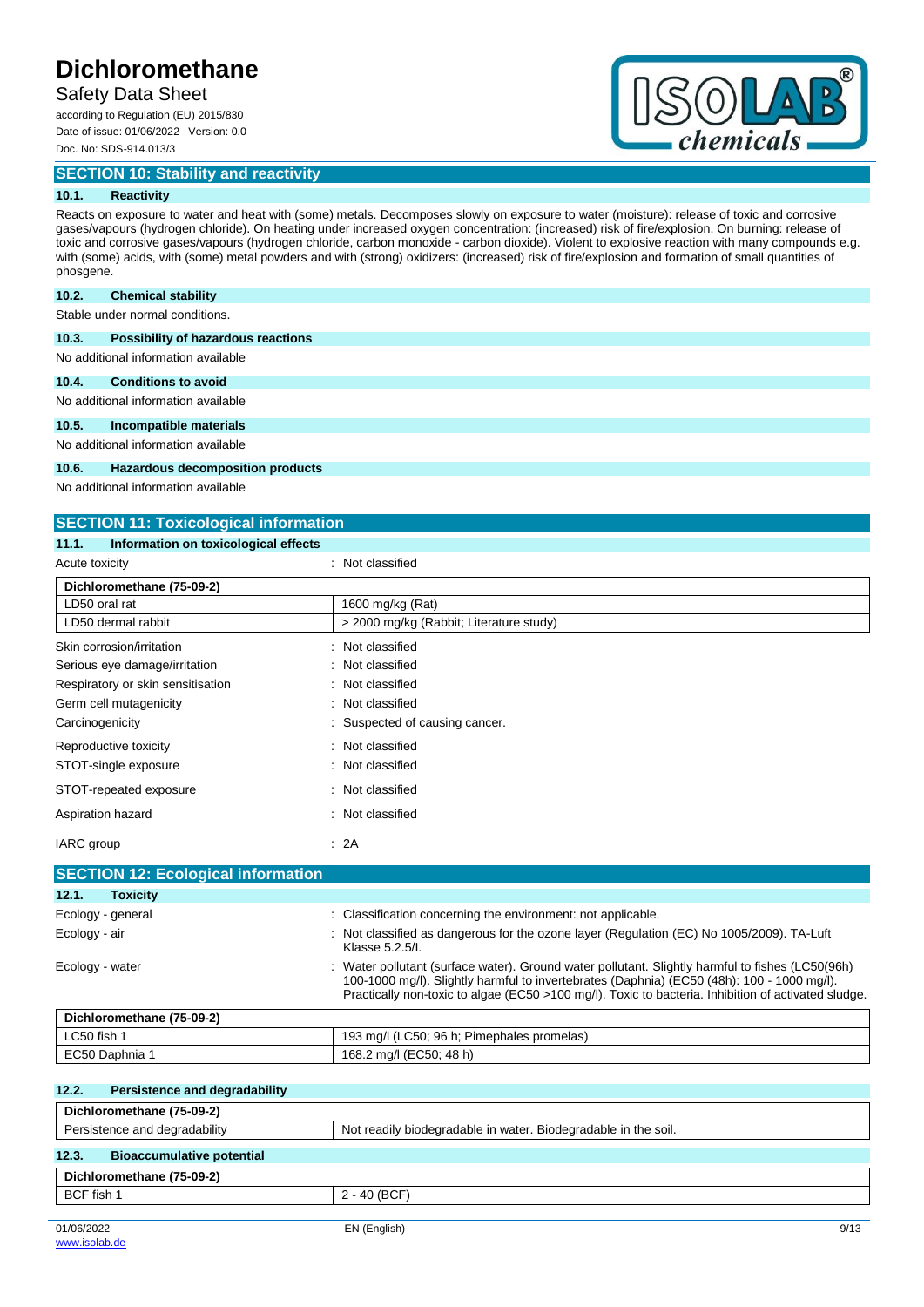# Safety Data Sheet

according to Regulation (EU) 2015/830 Date of issue: 01/06/2022 Version: 0.0 Doc. No: SDS-914.013/3



| Dichloromethane (75-09-2) |                                                               |  |  |
|---------------------------|---------------------------------------------------------------|--|--|
| Log Pow                   | 1.25 (Experimental value)                                     |  |  |
| Bioaccumulative potential | Low potential for bioaccumulation (BCF $<$ 500).              |  |  |
| 12.4.<br>Mobility in soil |                                                               |  |  |
| Dichloromethane (75-09-2) |                                                               |  |  |
| Surface tension           | 0.028 N/m (20 $^{\circ}$ C)                                   |  |  |
| Ecology - soil            | May be harmful to plant growth, blooming and fruit formation. |  |  |

### **12.5. Results of PBT and vPvB assessment**

No additional information available

### **12.6. Other adverse effects**

No additional information available

| <b>SECTION 13: Disposal considerations</b> |                                                                                                                                                                                                                                                                                                                                                                                                                                                                                                                                                                                                                                                                                                                                         |
|--------------------------------------------|-----------------------------------------------------------------------------------------------------------------------------------------------------------------------------------------------------------------------------------------------------------------------------------------------------------------------------------------------------------------------------------------------------------------------------------------------------------------------------------------------------------------------------------------------------------------------------------------------------------------------------------------------------------------------------------------------------------------------------------------|
| 13.1.<br>Waste treatment methods           |                                                                                                                                                                                                                                                                                                                                                                                                                                                                                                                                                                                                                                                                                                                                         |
| Product/Packaging disposal recommendations | : Remove waste in accordance with local and/or national regulations. Hazardous waste shall not<br>be mixed together with other waste. Different types of hazardous waste shall not be mixed<br>together if this may entail a risk of pollution or create problems for the further management of<br>the waste. Hazardous waste shall be managed responsibly. All entities that store, transport or<br>handle hazardous waste shall take the necessary measures to prevent risks of pollution or<br>damage to people or animals. Recycle by distillation. Remove to an incinerator for chlorinated<br>waste materials with energy recovery. Do not discharge into surface water (Directive<br>2000/60/EC, Council Decision 2455/2001/EC). |
| Additional information                     | : LWCA (the Netherlands): KGA category 04. Hazardous waste according to Directive<br>2008/98/EC.                                                                                                                                                                                                                                                                                                                                                                                                                                                                                                                                                                                                                                        |
| European List of Waste (LoW) code          | : 07 01 03 <sup>*</sup> - organic halogenated solvents, washing liquids and mother liquors                                                                                                                                                                                                                                                                                                                                                                                                                                                                                                                                                                                                                                              |

# **SECTION 14: Transport information**

| <b>ADR</b>                                            | <b>IMDG</b>                                                   | <b>IATA</b>                                 | <b>ADN</b>                                       | <b>RID</b>                                        |  |
|-------------------------------------------------------|---------------------------------------------------------------|---------------------------------------------|--------------------------------------------------|---------------------------------------------------|--|
| 14.1.<br><b>UN number</b>                             |                                                               |                                             |                                                  |                                                   |  |
| 1593                                                  | 1593                                                          | 1593                                        | 1593                                             | 1593                                              |  |
| 14.2.<br>UN proper shipping name                      |                                                               |                                             |                                                  |                                                   |  |
| <b>DICHLOROMETHANE</b>                                | <b>DICHLOROMETHANE</b>                                        | Dichloromethane                             | <b>DICHLOROMETHANE</b>                           | <b>DICHLOROMETHANE</b>                            |  |
| <b>Transport document description</b>                 |                                                               |                                             |                                                  |                                                   |  |
| <b>UN 1593</b><br>DICHLOROMETHANE,<br>6.1, III, $(E)$ | <b>UN 1593</b><br>DICHLOROMETHANE,<br>$6.1,$ III              | <b>UN 1593</b><br>Dichloromethane, 6.1, III | <b>UN 1593</b><br>DICHLOROMETHANE,<br>$6.1,$ III | <b>UN 1593</b><br>DICHLOROMETHANE,<br>$6.1$ , III |  |
| 14.3.<br><b>Transport hazard class(es)</b>            |                                                               |                                             |                                                  |                                                   |  |
| 6.1                                                   | 6.1                                                           | 6.1                                         | 6.1                                              | 6.1                                               |  |
|                                                       |                                                               |                                             |                                                  |                                                   |  |
| 14.4.<br><b>Packing group</b>                         |                                                               |                                             |                                                  |                                                   |  |
| Ш                                                     | Ш                                                             | III                                         | III                                              | $\mathbf{III}$                                    |  |
| 14.5.<br><b>Environmental hazards</b>                 |                                                               |                                             |                                                  |                                                   |  |
| Dangerous for the<br>environment : No                 | Dangerous for the<br>environment : No<br>Marine pollutant: No | Dangerous for the<br>environment : No       | Dangerous for the<br>environment : No            | Dangerous for the<br>environment : No             |  |
| No supplementary information available                |                                                               |                                             |                                                  |                                                   |  |

## **14.6. Special precautions for user**

| - Overland transport      |       |
|---------------------------|-------|
| Classification code (ADR) | : T1  |
| Special provisions (ADR)  | : 516 |
| Limited quantities (ADR)  | : 51  |
| Excepted quantities (ADR) | : F1  |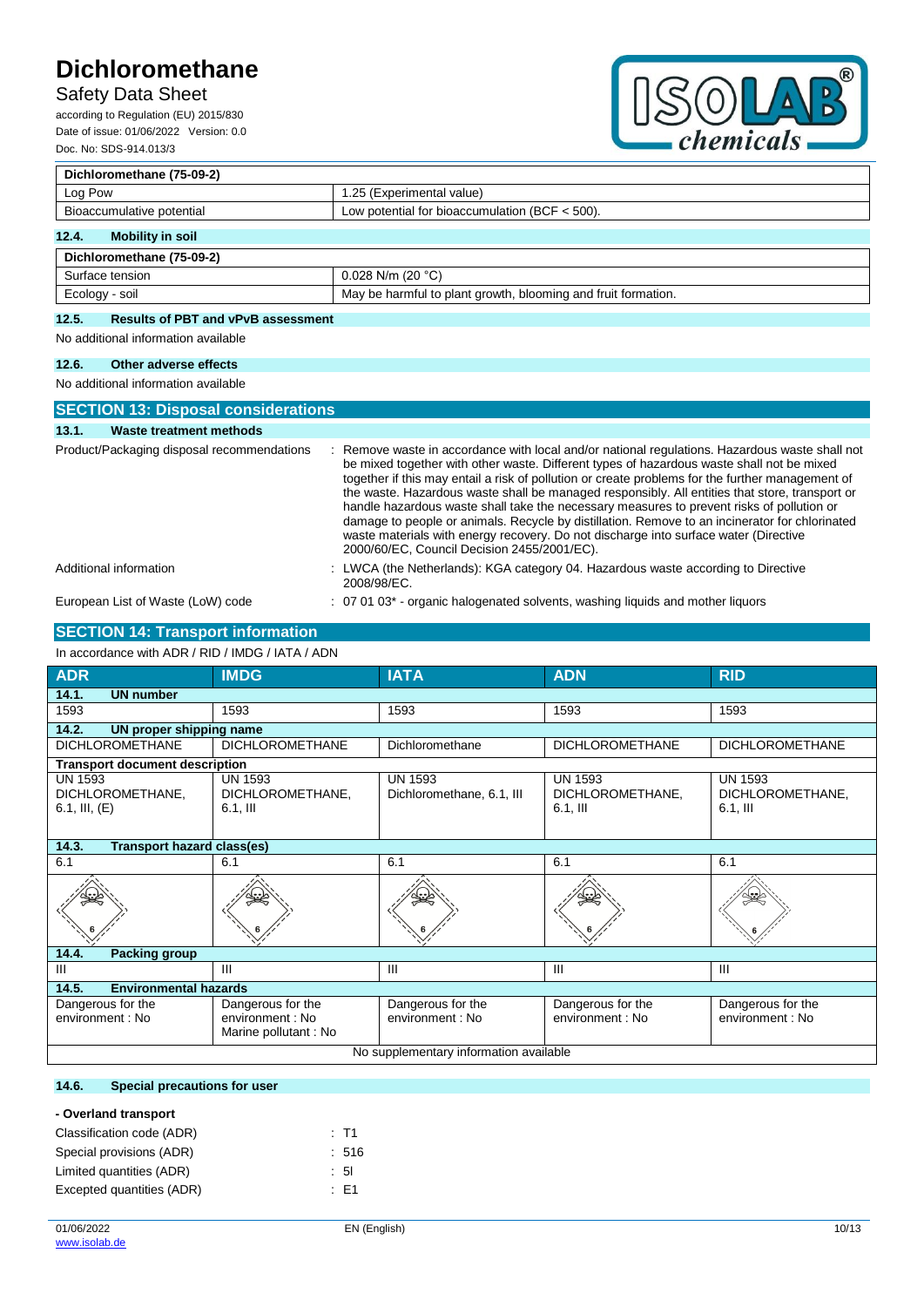# Safety Data Sheet

according to Regulation (EU) 2015/830 Date of issue: 01/06/2022 Version: 0.0 Doc. No: SDS-914.013/3



| Packing instructions (ADR)                                                 | : P001, IBC03, LP01, R001                                                                                                                                                                        |
|----------------------------------------------------------------------------|--------------------------------------------------------------------------------------------------------------------------------------------------------------------------------------------------|
| Mixed packing provisions (ADR)                                             | : MP19                                                                                                                                                                                           |
| Portable tank and bulk container instructions<br>(ADR)                     | : T7                                                                                                                                                                                             |
| Portable tank and bulk container special<br>provisions (ADR)               | $:$ TP2                                                                                                                                                                                          |
| Tank code (ADR)                                                            | : L4BH                                                                                                                                                                                           |
| Tank special provisions (ADR)                                              | : TU15, TE19                                                                                                                                                                                     |
| Vehicle for tank carriage                                                  | : AT                                                                                                                                                                                             |
| Transport category (ADR)                                                   | $\therefore$ 2                                                                                                                                                                                   |
| Special provisions for carriage - Packages<br>(ADR)                        | $\therefore$ V12                                                                                                                                                                                 |
| Special provisions for carriage - Loading,<br>unloading and handling (ADR) | : CV13, CV28                                                                                                                                                                                     |
| Special provisions for carriage - Operation<br>(ADR)                       | $\cdot$ S9                                                                                                                                                                                       |
| Hazard identification number (Kemler No.)                                  | 60<br>÷.                                                                                                                                                                                         |
| Orange plates                                                              | 60<br>1593                                                                                                                                                                                       |
| Tunnel restriction code (ADR)                                              | E<br>÷                                                                                                                                                                                           |
| EAC code                                                                   | 2Z<br>÷                                                                                                                                                                                          |
| - Transport by sea                                                         |                                                                                                                                                                                                  |
| Transport regulations (IMDG)                                               | : Subject                                                                                                                                                                                        |
| Limited quantities (IMDG)                                                  | 5L                                                                                                                                                                                               |
| Excepted quantities (IMDG)                                                 | $\therefore$ E1                                                                                                                                                                                  |
| Packing instructions (IMDG)                                                | : P001, LP01                                                                                                                                                                                     |
| IBC packing instructions (IMDG)                                            | : IBC03                                                                                                                                                                                          |
| IBC special provisions (IMDG)                                              | B8                                                                                                                                                                                               |
| Tank instructions (IMDG)                                                   | : T7                                                                                                                                                                                             |
| Tank special provisions (IMDG)                                             | TP <sub>2</sub>                                                                                                                                                                                  |
| EmS-No. (Fire)                                                             | $F-A$                                                                                                                                                                                            |
| EmS-No. (Spillage)                                                         | $S-A$                                                                                                                                                                                            |
| Stowage category (IMDG)                                                    | : A                                                                                                                                                                                              |
| Properties and observations (IMDG)                                         | Colourless, volatile liquid with heavy vapours. Boiling point: 40°C. When involved in a fire,<br>evolves extremely toxic fumes (phosgene). Toxic if swallowed, by skin contact or by inhalation. |
| MFAG-No                                                                    | : 160                                                                                                                                                                                            |
| - Air transport                                                            |                                                                                                                                                                                                  |
| Transport regulations (IATA)                                               | : Subject to the provisions                                                                                                                                                                      |
| PCA Excepted quantities (IATA)                                             | $\therefore$ E1                                                                                                                                                                                  |
| PCA Limited quantities (IATA)                                              | : Y642                                                                                                                                                                                           |
| PCA limited quantity max net quantity (IATA)                               | : 2L                                                                                                                                                                                             |
| PCA packing instructions (IATA)                                            | : 655                                                                                                                                                                                            |
| PCA max net quantity (IATA)                                                | : 60L                                                                                                                                                                                            |
| CAO packing instructions (IATA)                                            | .663                                                                                                                                                                                             |
| CAO max net quantity (IATA)                                                | : 220L                                                                                                                                                                                           |
| ERG code (IATA)                                                            | : 6L                                                                                                                                                                                             |
|                                                                            |                                                                                                                                                                                                  |
| - Inland waterway transport<br>Classification code (ADN)                   | $\therefore$ T1                                                                                                                                                                                  |
| Special provisions (ADN)                                                   | : 516, 802                                                                                                                                                                                       |
| Limited quantities (ADN)                                                   | : 5L                                                                                                                                                                                             |
| Excepted quantities (ADN)                                                  | $\therefore$ E1                                                                                                                                                                                  |
| Carriage permitted (ADN)                                                   | $\pm$ T                                                                                                                                                                                          |
| Equipment required (ADN)                                                   | $:$ PP, EP, TOX, A                                                                                                                                                                               |
|                                                                            |                                                                                                                                                                                                  |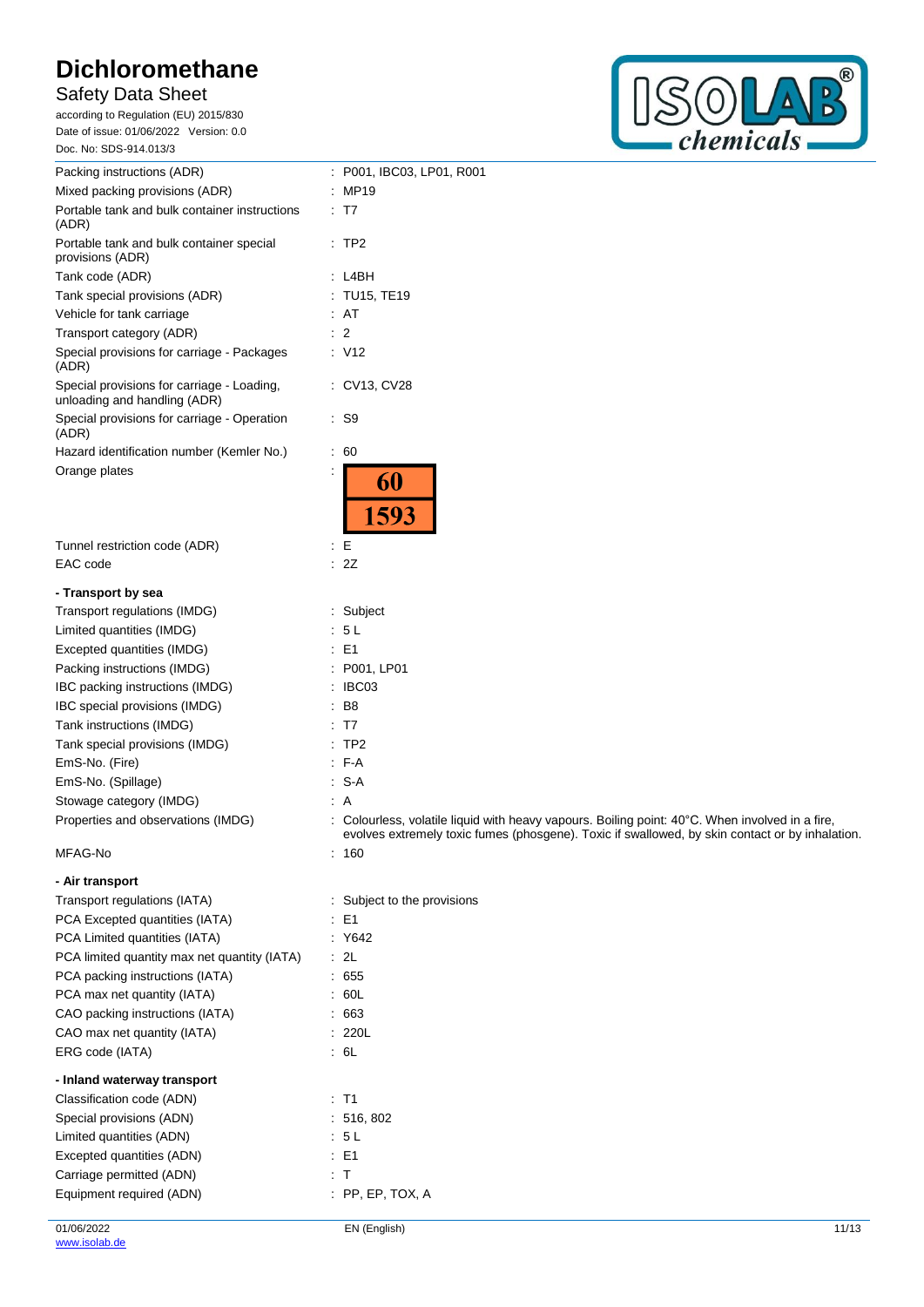# Safety Data Sheet

according to Regulation (EU) 2015/830 Date of issue: 01/06/2022 Version: 0.0 Doc. No: SDS-914.013/3



| Ventilation (ADN)                                                          | $\therefore$ VE02       |
|----------------------------------------------------------------------------|-------------------------|
| Number of blue cones/lights (ADN)                                          | : 0                     |
| - Rail transport                                                           |                         |
| Transport regulations (RID)                                                | : Subject               |
| Classification code (RID)                                                  | $:$ T1                  |
| Special provisions (RID)                                                   | : 516                   |
| Limited quantities (RID)                                                   | : 5L                    |
| Excepted quantities (RID)                                                  | : E1                    |
| Packing instructions (RID)                                                 | P001, IBC03, LP01, R001 |
| Special packing provisions (RID)                                           | <b>B8</b>               |
| Mixed packing provisions (RID)                                             | :MP19                   |
| Portable tank and bulk container instructions<br>(RID)                     | : T7                    |
| Portable tank and bulk container special<br>provisions (RID)               | $:$ TP2                 |
| Tank codes for RID tanks (RID)                                             | L4BH                    |
| Special provisions for RID tanks (RID)                                     | : TU15                  |
| Transport category (RID)                                                   | $\therefore$ 2          |
| Special provisions for carriage – Packages<br>(RID)                        | W12                     |
| Special provisions for carriage - Loading,<br>unloading and handling (RID) | : CW13, CW28, CW31      |
| Colis express (express parcels) (RID)                                      | CE8                     |
| Hazard identification number (RID)                                         | : 60                    |
|                                                                            |                         |

| 14.7. | Transport in bulk according to Annex II of Marpol and the IBC Code |
|-------|--------------------------------------------------------------------|
|       |                                                                    |

# Not applicable

# **SECTION 15: Regulatory information**

**15.1. Safety, health and environmental regulations/legislation specific for the substance or mixture**

## **15.1.1. EU-Regulations**

No REACH Annex XVII restrictions Dichloromethane is not on the REACH Candidate List Dichloromethane is not on the REACH Annex XIV List

VOC content : 100 %

## **15.1.2. National regulations**

**Germany**

| VwVwS Annex reference | Water hazard class (WGK) 2, hazard to waters (Classification according to VwVwS, Annex 1 or<br>2; ID No. 149)                             |
|-----------------------|-------------------------------------------------------------------------------------------------------------------------------------------|
| WGK remark            | : Classification water polluting in compliance with Verwaltungsvorschrift wassergefährdender<br>Stoffe (VwVwS) of 27 July 2005 (Anhang 2) |

: Is not subject of the 12. BlmSchV (Hazardous Incident Ordinance)

12th Ordinance Implementing the Federal Immission Control Act - 12.BImSchV

#### **Netherlands**

| Waterbezwaarlijkheid                                                                 | : 1 - Black list substance    |
|--------------------------------------------------------------------------------------|-------------------------------|
| SZW-lijst van kankerverwekkende stoffen                                              | : The substance is not listed |
| SZW-lijst van mutagene stoffen                                                       | : The substance is not listed |
| NIET-limitatieve lijst van voor de voortplanting<br>giftige stoffen – Borstvoeding   | : The substance is not listed |
| NIET-limitatieve lijst van voor de voortplanting<br>giftige stoffen - Vruchtbaarheid | : The substance is not listed |
| NIET-limitatieve lijst van voor de voortplanting<br>giftige stoffen – Ontwikkeling   | : The substance is not listed |

#### **Denmark**